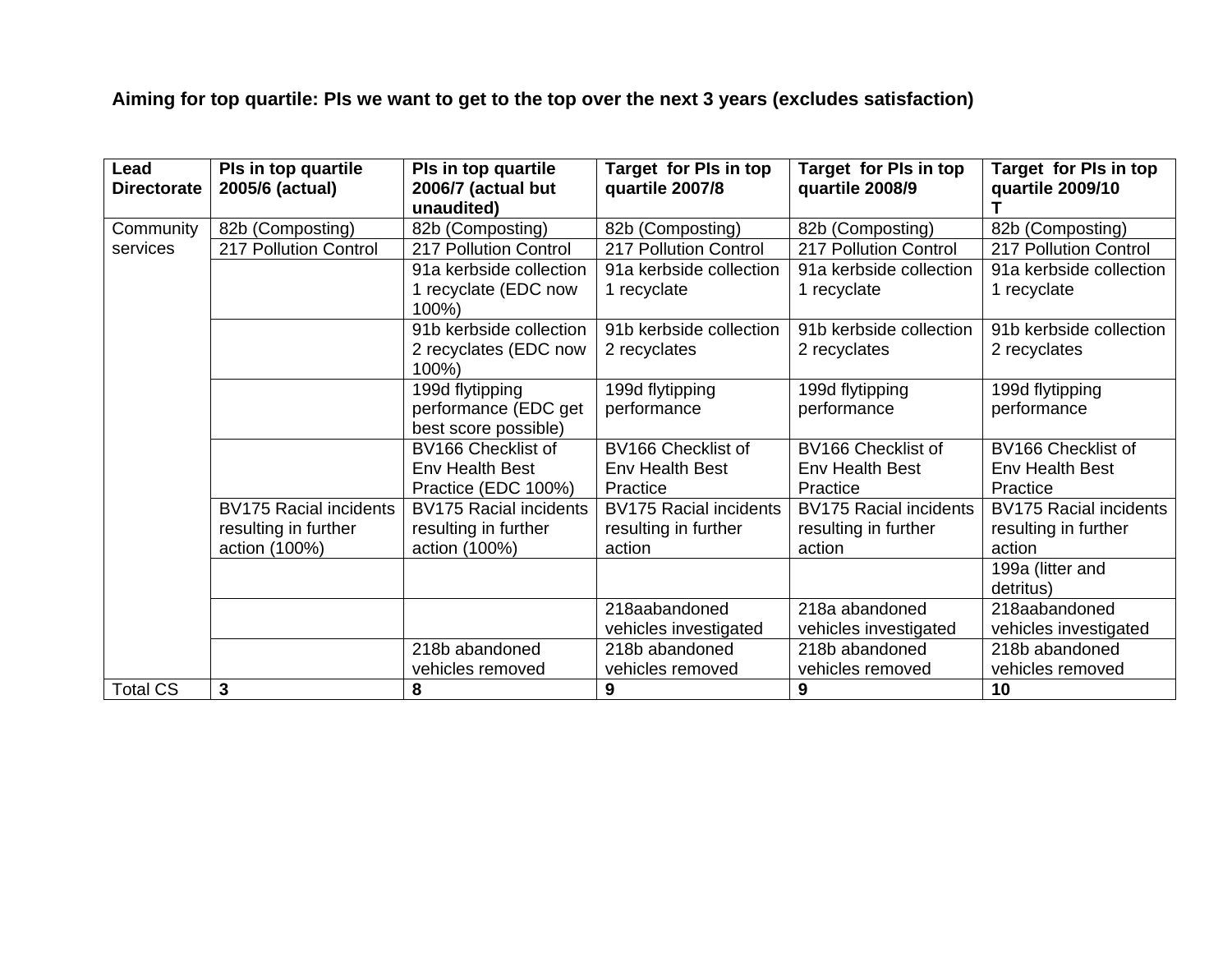| Lead<br><b>Directorate</b> | Pls in top quartile<br>2005/6 (actual) | Pls in top quartile<br>2006/7 (actual but<br>unaudited) | Target for PIs in top<br>quartile 2007/8 | Target for PIs in top<br>quartile 2008/9 | Target for PIs in top<br>quartile 2009/10 |
|----------------------------|----------------------------------------|---------------------------------------------------------|------------------------------------------|------------------------------------------|-------------------------------------------|
| Finance                    | BVPI8- Invoices paid                   | BVPI8- Invoices paid                                    | BVPI8- Invoices paid                     | BVPI8- Invoices paid                     | BVPI8- Invoices paid                      |
| and                        | on time                                | on time                                                 | on time                                  | on time                                  | on time                                   |
| Corporate                  |                                        | <b>BVPI11c- Top earners</b>                             | <b>BVPI11c- Top earners</b>              | <b>BVPI11c- Top earners</b>              | <b>BVPI11c- Top earners</b>               |
| <b>Services</b>            |                                        | who are disabled                                        | who are disabled                         | who are disabled                         | who are disabled                          |
|                            |                                        |                                                         | BVPI 12 - Av wrkg                        | BVPI 12 - Av wrkg                        | BVPI 12 - Av wrkg                         |
|                            |                                        |                                                         | days lost due to                         | days lost due to                         | days lost due to                          |
|                            |                                        |                                                         | sickness                                 | sickness                                 | sickness                                  |
|                            |                                        | BVPI 14 - Early                                         | BVPI 14 - Early                          | BVPI 14 - Early                          | BVPI 14 - Early                           |
|                            |                                        | retirements as % of                                     | retirements as % of                      | retirements as % of                      | retirements as % of                       |
|                            |                                        | workforce                                               | workforce                                | workforce                                | workforce                                 |
|                            |                                        |                                                         | BVPI 76D -No of                          | BVPI 76D -No of                          | BVPI 76D -No of                           |
|                            |                                        |                                                         | prosecutions/sanctions                   | prosecutions/sanctions                   | prosecutions/sanctions                    |
|                            |                                        |                                                         | per 1,000 caseload                       | per 1,000 caseload                       | per 1,000 caseload                        |
|                            |                                        |                                                         | BVPI 78 A -New                           | BVPI 78 A -New                           | BVPI 78 A -New                            |
|                            |                                        |                                                         | claims turnaround                        | claims turnaround                        | claims turnaround                         |
|                            |                                        |                                                         | (hopefully)                              | (hopefully)                              | (hopefully)                               |
|                            | BVPI 78B - Change of                   | BVPI 78B - Change of                                    | BVPI 78B - Change of                     | BVPI 78B - Change of                     | BVPI 78B - Change of                      |
|                            | circumstances                          | circumstances                                           | circumstances                            | circumstances                            | circumstances                             |
|                            | turnaround                             | turnaround                                              | turnaround                               | turnaround                               | turnaround                                |
|                            | BVPI 79a- accuracy of                  |                                                         | BVPI 79a- accuracy of                    | BVPI 79a- accuracy of                    | BVPI 79a- accuracy of                     |
|                            | calculation                            |                                                         | calculation                              | calculation                              | calculation                               |
|                            |                                        |                                                         | Local PI - Turnaround                    | Local PI - Turnaround                    | Local PI - Turnaround                     |
|                            |                                        |                                                         | of searches /land                        | of searches /land                        | of searches /land                         |
|                            |                                        |                                                         | charges                                  | charges                                  | charges                                   |
| <b>Total CR</b>            | $\mathbf{3}$                           | 4                                                       | 8 (ex local)                             | 8 (ex local)                             | 8 (ex local)                              |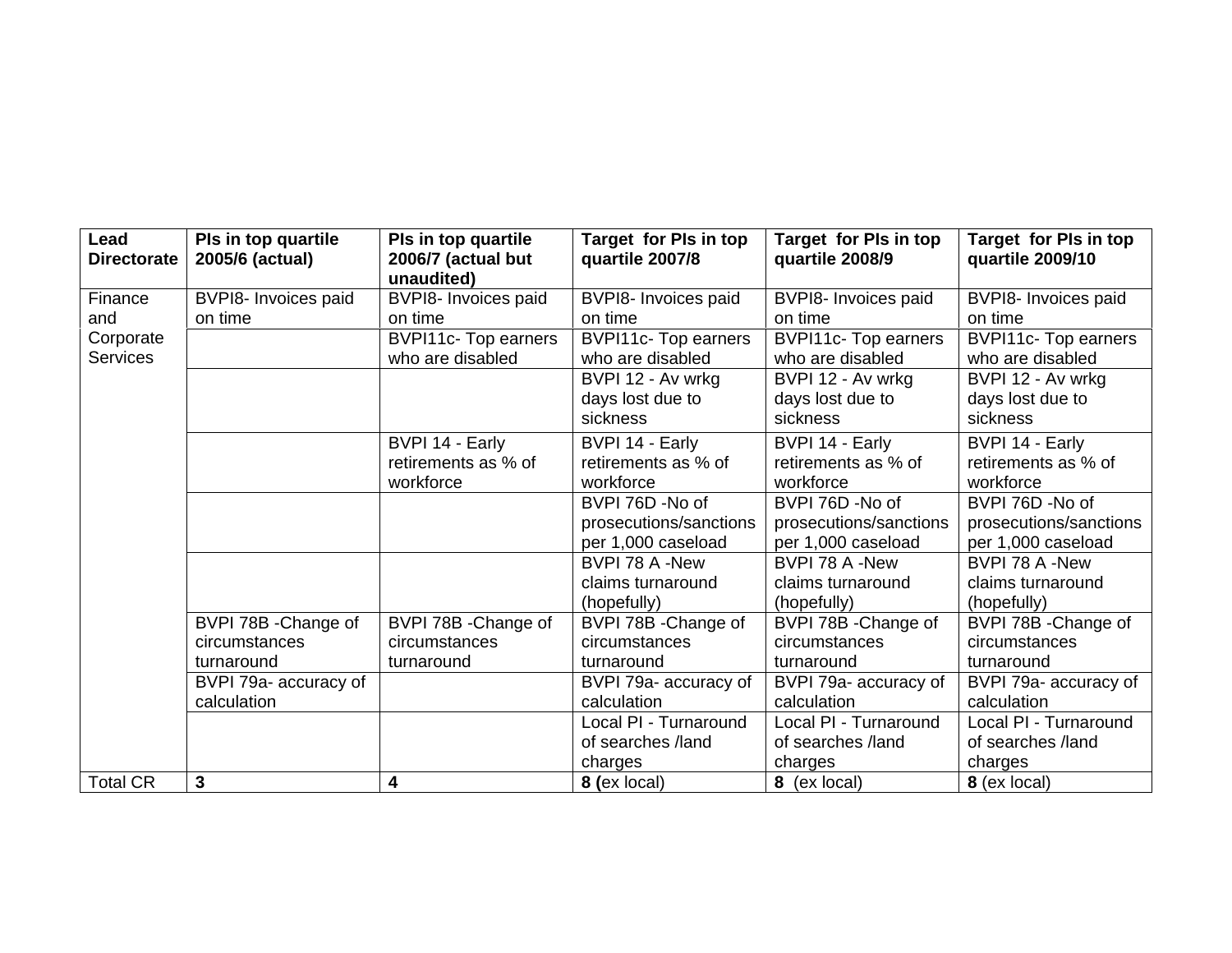| Lead<br><b>Directorate</b>              | Pls in top quartile<br>2005/6 (actual)                                   | Pls in top quartile<br>2006/7 (actual but<br>unaudited)                                   | Target for PIs in top<br>quartile 2007/8                                 | Target for PIs in top<br>quartile 2008/9                                 | Target for PIs in top<br>quartile 2009/10                                |
|-----------------------------------------|--------------------------------------------------------------------------|-------------------------------------------------------------------------------------------|--------------------------------------------------------------------------|--------------------------------------------------------------------------|--------------------------------------------------------------------------|
| Regeneration                            | <b>BVPI64- Private sector</b><br>dwellings returned to<br>occ/demolished | <b>BVPI64- Private sector</b><br>dwellings returned to<br>occ/demolished<br>(based on Q3) | <b>BVPI64- Private sector</b><br>dwellings returned to<br>occ/demolished | <b>BVPI64- Private sector</b><br>dwellings returned to<br>occ/demolished | <b>BVPI64- Private sector</b><br>dwellings returned to<br>occ/demolished |
| BVPI183b-Stays in<br>hostels<br>hostels |                                                                          | BVPI183b-Stays in                                                                         | BVPI183b-Stays in<br>hostels                                             | BVPI183b-Stays in<br>hostels                                             | BVPI183b-Stays in<br>hostels                                             |
|                                         |                                                                          | BVPI166a-Rent<br>collected                                                                | BVPI166a-Rent<br>collected                                               | BVPI166a-Rent<br>collected                                               | BVPI166a-Rent<br>collected                                               |
|                                         |                                                                          |                                                                                           | BV166c-Arrears<br>tenants with notices                                   | BV166c-Arrears<br>tenants with notices                                   | BV166c-Arrears<br>tenants with notices                                   |
|                                         |                                                                          |                                                                                           | BVPI166d-Arrears<br>tenants evicted                                      | BVPI166d-Arrears<br>tenants evicted                                      | BVPI166d-Arrears<br>tenants evicted                                      |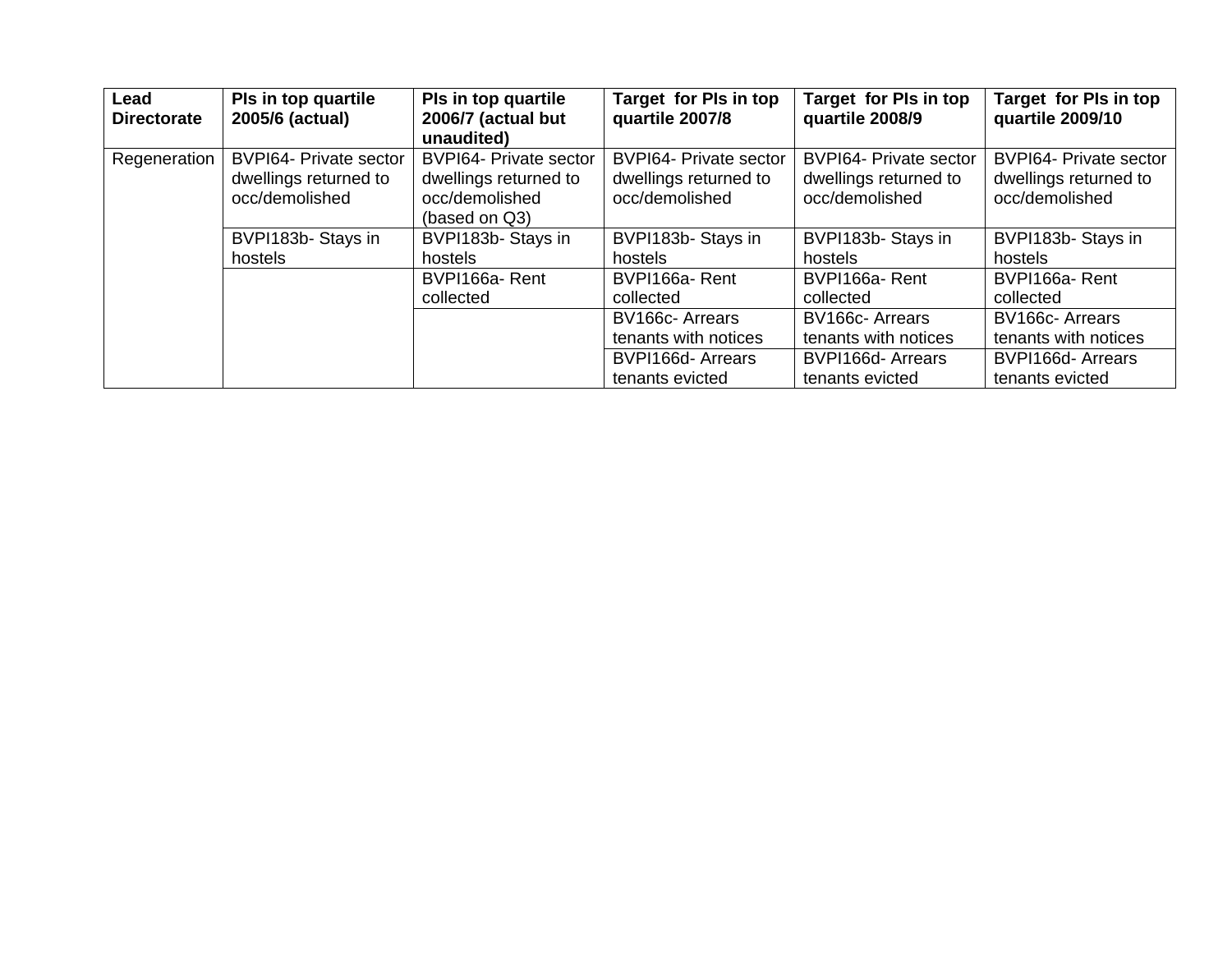| Lead<br><b>Directorate</b> | Pls in top quartile<br>2005/6 (actual)                                  | Pls in top quartile<br>2006/7 (actual but<br>unaudited) | Target for PIs in top<br>quartile 2007/8                               | Target for PIs in top<br>quartile 2008/9                                | Target for PIs in top<br>quartile 2009/10                              |
|----------------------------|-------------------------------------------------------------------------|---------------------------------------------------------|------------------------------------------------------------------------|-------------------------------------------------------------------------|------------------------------------------------------------------------|
| Regeneration               | BVPI204 Planning                                                        |                                                         | BVPI204 Planning                                                       | BVPI204 Planning                                                        | BVPI204 Planning                                                       |
| ctd                        | appeals allowed<br>BVPI205- Planning<br>quality checklist<br>compliance | BVPI205- Planning<br>quality checklist<br>compliance    | appeals allowed<br>BVPI205-Planning<br>quality checklist<br>compliance | appeals allowed<br>BVPI205- Planning<br>quality checklist<br>compliance | appeals allowed<br>BVPI205-Planning<br>quality checklist<br>compliance |
|                            |                                                                         |                                                         | BVPI106- New homes<br>on brownfield land                               | BVPI106- New homes<br>on brownfield land                                | BVPI106- New homes<br>on brownfield land                               |
|                            |                                                                         | BVPI219b-%                                              | BVPI219b-%                                                             | BVPI219b-%                                                              | BVPI219b-%                                                             |
|                            |                                                                         | designated                                              | designated                                                             | designated                                                              | designated                                                             |
|                            |                                                                         | conservation areas                                      | conservation areas                                                     | conservation areas                                                      | conservation areas                                                     |
|                            |                                                                         | with a character                                        | with a character                                                       | with a character                                                        | with a character                                                       |
|                            |                                                                         | appraisal                                               | appraisal                                                              | appraisal                                                               | appraisal                                                              |
|                            |                                                                         |                                                         |                                                                        | BVPI109a-Major                                                          | BVPI109a-Major                                                         |
|                            |                                                                         |                                                         |                                                                        | applications in                                                         | applications in                                                        |
|                            |                                                                         |                                                         |                                                                        | timescale                                                               | timescale                                                              |
|                            |                                                                         |                                                         |                                                                        | BVPI109b-Minor                                                          | BVPI109b-Minor                                                         |
|                            |                                                                         |                                                         |                                                                        | applications in                                                         | applications in                                                        |
|                            |                                                                         |                                                         |                                                                        | timescale                                                               | timescale                                                              |
|                            |                                                                         |                                                         | BVPI109c-Other                                                         | BVPI109c-Other                                                          | BVPI109c-Other                                                         |
|                            |                                                                         |                                                         | applications in                                                        | applications in                                                         | applications in                                                        |
|                            |                                                                         |                                                         | timescale                                                              | timescale                                                               | timescale                                                              |
| <b>Total R</b>             | 4                                                                       | 5                                                       | 10                                                                     | 12                                                                      | 12                                                                     |